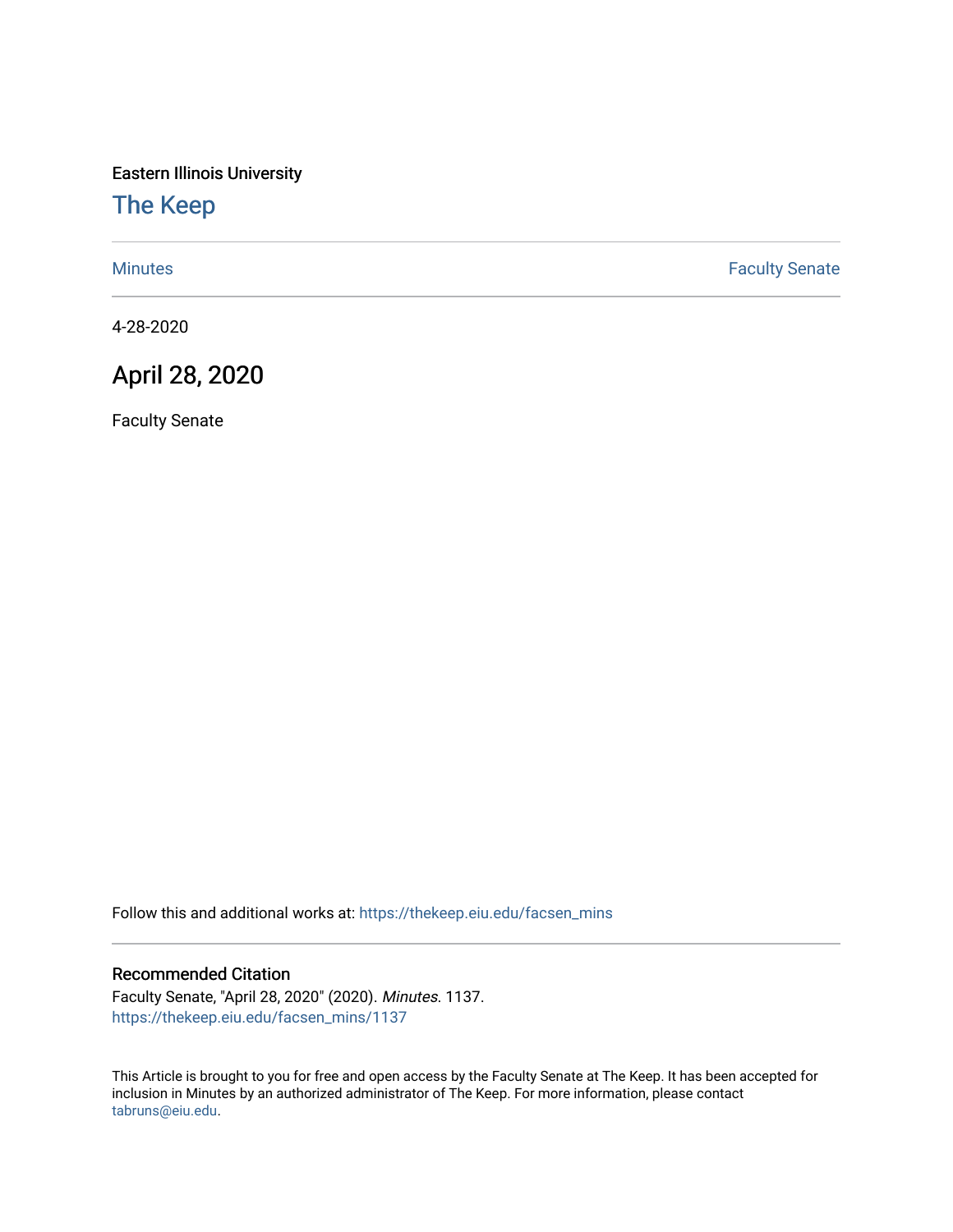

*the minutes summarize the proceeding, and do not constitute a verbatim transcript*

I. Call to Order

- Chair of Faculty Senate, C.C. Wharram, called the meeting to order at 2:02 pm
- Senators in attendance: Wharram, Holly, Barnard, Hugo, Stowell, Brantley, Gosse, White, Eckert, K. Shaw, VanGunten, Scher, Chahyadi, N. Shaw, Periyannan, Khamisani
- Guests: J. Gatrell (Provost), S. Kozlowski (elected senator for 20/21), "David" (attendee)

II. Approval of Minutes.

- Motion (Barnard/Brantley); unanimously approved.
- III. Committee Reports
	- Executive
		- o Wharram: conveyed words of gratitude from Board of Trustees Chair Barbara Baurer who offer the Board's profound thanks to the faculty for putting student success first during the pandemic period; following up on developments at ISU:... (faculty) noticed that SURS had eliminated some providers (Fidelity and TIFF CREF) for self-managed plans; explored support for changing (reducing) requirement that junior faculty elected to positions be in their 3rd year. Not much support for changing that--perhaps next time constitution is revisited; presented to board of trustees; executive committee meeting will be held on Monday (5/4); thanks to VPSA chair (Holly) for work—update?
		- o Holly: final candidate "on campus" Monday, compiling evaluations, VPSA search meeting on Thursday, report to president on Friday
	- Elections and Nominations
		- o Stowell: need to work with senate about sabbatical replacement for (Wharram). Vacancy in COE (deemed ineligible). We recruited Gosse for one-year replacement in CHHS need to fill for 2 more years. (Discussion and decision made to) switch Nichole Mulvey from an at-large position to the CHHS position (3-year term). (Then) will run election in fall for CHHS position and COE.
			- K. Shaw: I'll fill in for Wharram (at-large position)
	- Student Senate
		- o Khamisani: executive elections will be conducted in the fall. Call for distinguished faculty award nominations are out.
	- Student and Staff Relations
		- o Brantley: no report. Possible meeting in week or two.
	- Awards Committee
		- o Hugo: attempting to locate source of funding for award to Distinguished Faculty Award recipient. Contacted EIU foundations.
	- Faculty Forum
		- o White: nothing planned for remainder of semester.
	- Budget Transparency
		- o White: haven't received data yet on on-line teaching revenue.
	- IBHE
		- o White: IBHE accommodating students who could not complete student-teacher training. Drive up wifi hot spots available in Illinois for students with connectivity issues.

IV. Business